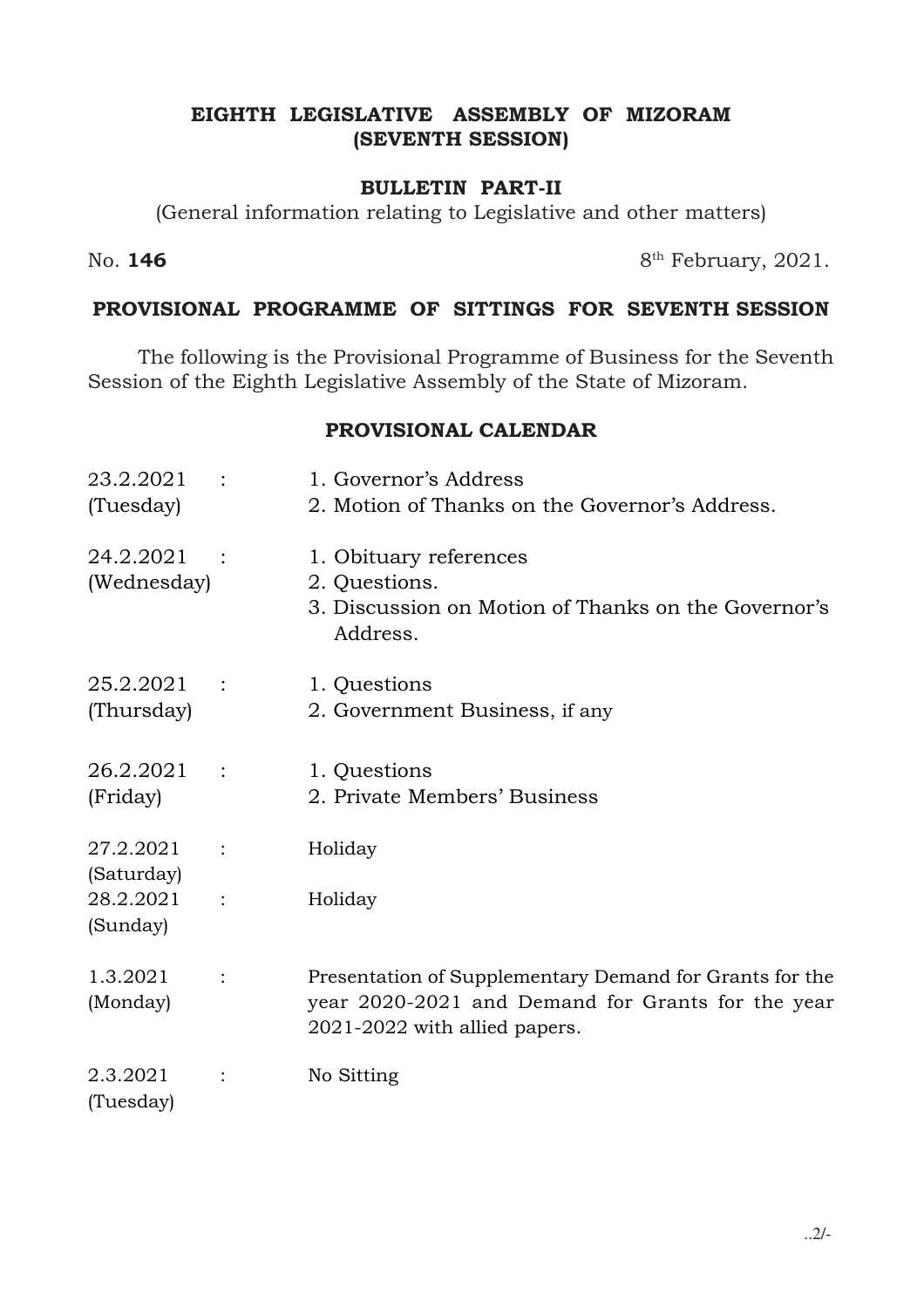| 3.3.2021<br>(Wednesday)  |                | 1. Questions<br>2. Discussion and Voting on Supplementary Demand<br>for Grants for the Year 2020-2021<br>3) Government Business, if any |
|--------------------------|----------------|-----------------------------------------------------------------------------------------------------------------------------------------|
| 4.3.2021<br>(Thursday)   | $\ddot{\cdot}$ | 1) Questions<br>2) General Discussion on the Budget for the year<br>2021-2022 (to commence)                                             |
| 5.3.2012<br>(Friday)     |                | Holiday                                                                                                                                 |
| 6.3.2021<br>(Saturday)   |                | Holiday                                                                                                                                 |
| 7.3.2021<br>(Sunday)     | $\ddot{\cdot}$ | Holiday                                                                                                                                 |
| 8.3.2021<br>(Monday)     | $\ddot{\cdot}$ | 1. Questions<br>2. General Discussion on the Budget for the Year<br>$2021-22$ (to be concluded)                                         |
| 9.3.2021<br>(Tuesday)    | $\ddot{\cdot}$ | 1. Questions<br>2. Discussion and Voting on Demand for Grants for the<br>year 2021-2022                                                 |
| 10.3.2021<br>(Wednesday) |                | 1. Questions<br>2. Discussion and Voting on Demand for Grants for the<br>year 2021-2022                                                 |
| 11.3.2021<br>(Thursday)  |                | 1. Questions<br>2. Discussion and Voting on Demand for Grants for the<br>year 2021-2022                                                 |
| 12.3.2021<br>(Friday)    |                | 1. Questions.<br>2. Private Members' Business                                                                                           |
| 13.3.2021<br>(Saturday)  |                | Holiday                                                                                                                                 |
| 14.3.2021<br>(Sunday)    |                | Holiday                                                                                                                                 |

..3/-